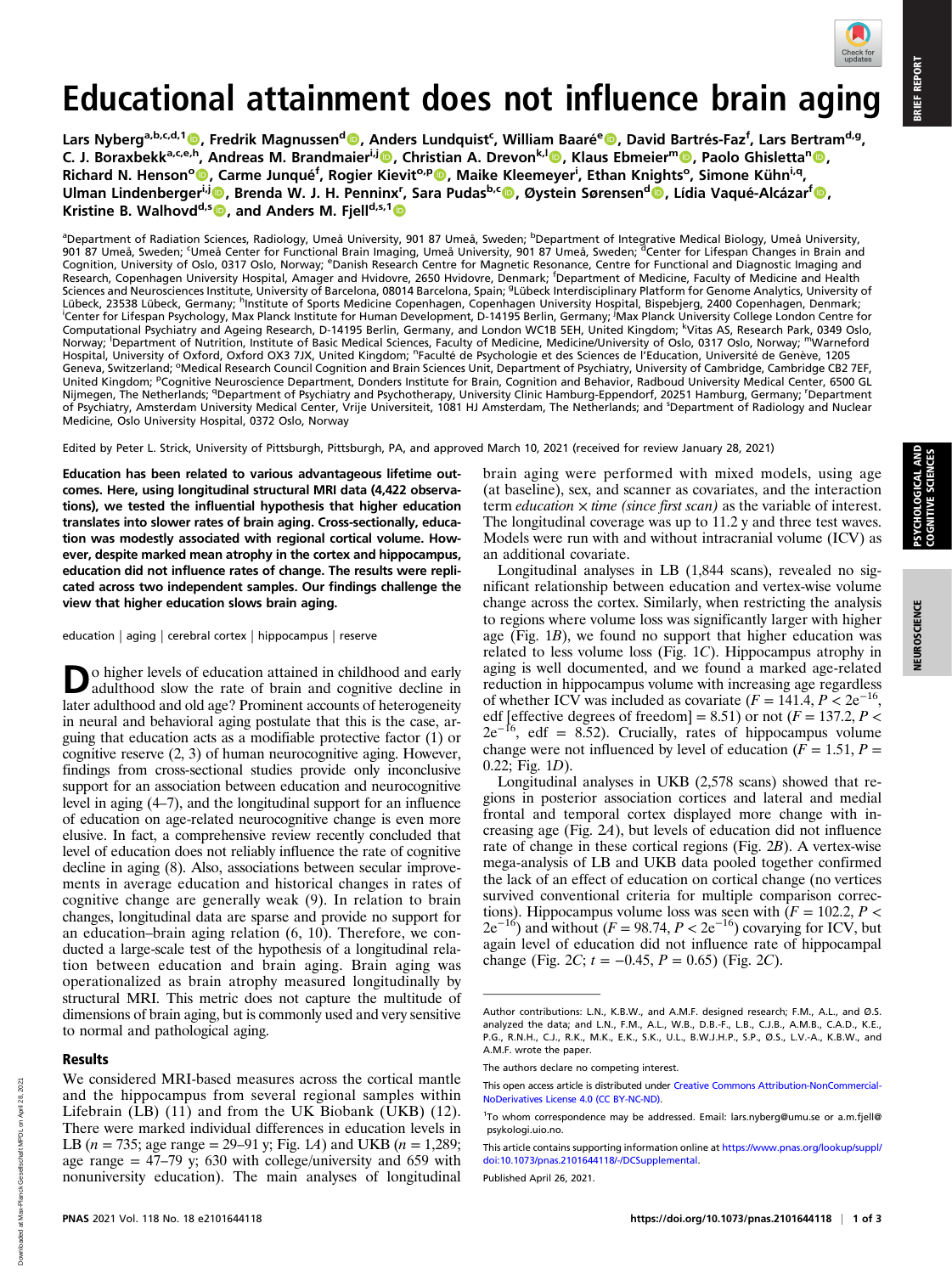

Fig. 1. Longitudinal education—brain-aging relations in LB. (A) Marked individual differences in education in all age groups. (B) Cortical regions showing more volume loss with increasing age, i.e., nonlinear age changes  $(P < 0.05$ , corrected for multiple comparisons; see *[SI Appendix](https://www.pnas.org/lookup/suppl/doi:10.1073/pnas.2101644118/-/DCSupplemental)*). (C) Education was not related to rate of change in the atrophy-prone cortical regions in B. (D) There was significant hippocampus volume loss but no influence of education on rate of change. Education groups in C and D are based on a median split (indicated by the dashed line in A and used for illustrative purposes). The shaded areas around the lines denote 95% CI.

We used hypothesis testing with Bayes factors (BF) to quantify the evidence in favor of the null hypothesis of no relation of education with longitudinal brain aging. Given similar patterns of results for the cortex and hippocampus in both samples, the Bayesian analysis was restricted to the computationally less demanding hippocampal region in LB where education was coded as a continuous variable. We used mean-zero Gaussian priors with an uninformative prior followed by a sensitivity analysis with an informative prior. Based on previous studies of the effect of education on brain aging (5, 10), the informed prior stated that hippocampal volume loss (about 50 mm<sup>3</sup> per y, or  $1\%$ ) would be slowed by around  $0.5 \text{ mm}^3$ /y for each year of education. The uninformative prior's SD was set at 10 times the main effect  $(SD = 500 \text{ mm}^3\text{/y})$ , and yielded a BF corresponding to very strong evidence in favor of the null ( $BF_{01} = 1,170$ ). The informative prior assigned a very large prior probability that the effect of interest was close to zero  $(SD = 0.5 \text{ mm}^3/\text{y})$ . The obtained  $BF_{01} = 1.29$  implies that the posterior probability is even more concentrated around zero than the informative prior, thus favoring the null hypothesis.

Finally, in both LB and UKB, cross-sectional analyses revealed modest associations of education with regional cortical volume around left central sulcus (Fig. 2D; LB: cluster extension, 5,298 mm<sup>2</sup>; cluster P values < 0.019-0.0002; UKB: 30,800 mm<sup>2</sup>,  $P < 0.013 - 0.0002$ ). Even in these cortical regions where education was related to intercept no relation was seen for slope (Fig. 2E). A large-scale ( $n = 19,646$ ) cross-sectional UKB study reported a very small positive education–hippocampus volume association (12), but in the present smaller samples no significant cross-sectional associations were observed in LB or UKB between education and hippocampus volume.

## **Discussion**

Taken together, the results from two large-scale datasets totaling almost 4,500 observations and over 2,000 individuals provided no support for the hypothesis that higher education translates into slower rates of brain aging. Instead, parallel rates of change were seen in cortical regions and in the hippocampus. It remains an open question whether other measures of brain aging than structural MRI are related to education levels.

Cross-sectionally, in both LB and UKB, education was modestly related to regional cortical volume, but even in the cortical regions where education was related to volume no relation was seen for rate of change. Thus, our brain-aging findings mimic those previously demonstrated for cognitive aging (8) by showing that education to some degree is related to level (intercept) but not rate of change (slope). A positive association between level of education and level of neurocognitive functioning has been reported in some past studies (5, 8, 12) (but see ref. 6), and is consistent with the notion of a "passive" reserve (13), which posits that individuals with higher education have an initial advantage over individuals with lower education that they may carry through their adult lives. It is this advantage, not attenuated longitudinal change, that reduces the risk among more educated individuals to be diagnosed with dementia and delays them reaching a threshold below which independent living is no longer possible. There is evidence for a genetic association of educational attainment with cortical surface area (14) and cognitive functions (15), indicating that shared genetic influences may account for cross-sectional relations of education with neurocognitive levels.

In conclusion, education is linked to many advantageous outcomes, but the present findings challenge theoretical and empirical claims that higher education slows brain aging.

## Materials and Methods

MRIs were processed using FreeSurfer, version 7.1. All participants gave informed consent, subprojects were approved by the relevant ethical review board, and the Lifebrain project was approved by Regional Committees for Medical Research Ethics–South East Norway. Screening criteria were not identical across studies, but participants were recruited to be cognitively



Fig. 2. Longitudinal education—brain-aging relations in UKB. (A) Cortical regions showing more volume loss with increasing age ( $P < 0.05$ , corrected). (B) Education was not related to rate of change in the atrophy-prone cortical regions in A. (C) There was significant hippocampus volume loss but no influence of education on rate of change. (D) Cross-sectional education—brainvolume relations in LB and UKB ( $P < 0.05$ , corrected). (E) In the regions in D where a cross-sectional effect of education was seen in both LB and UKB (yellow), no differences in longitudinal rate of change were seen in relation to education in LB or UKB (red, low education; blue, high education). The shaded areas around the lines denote 95% CI.